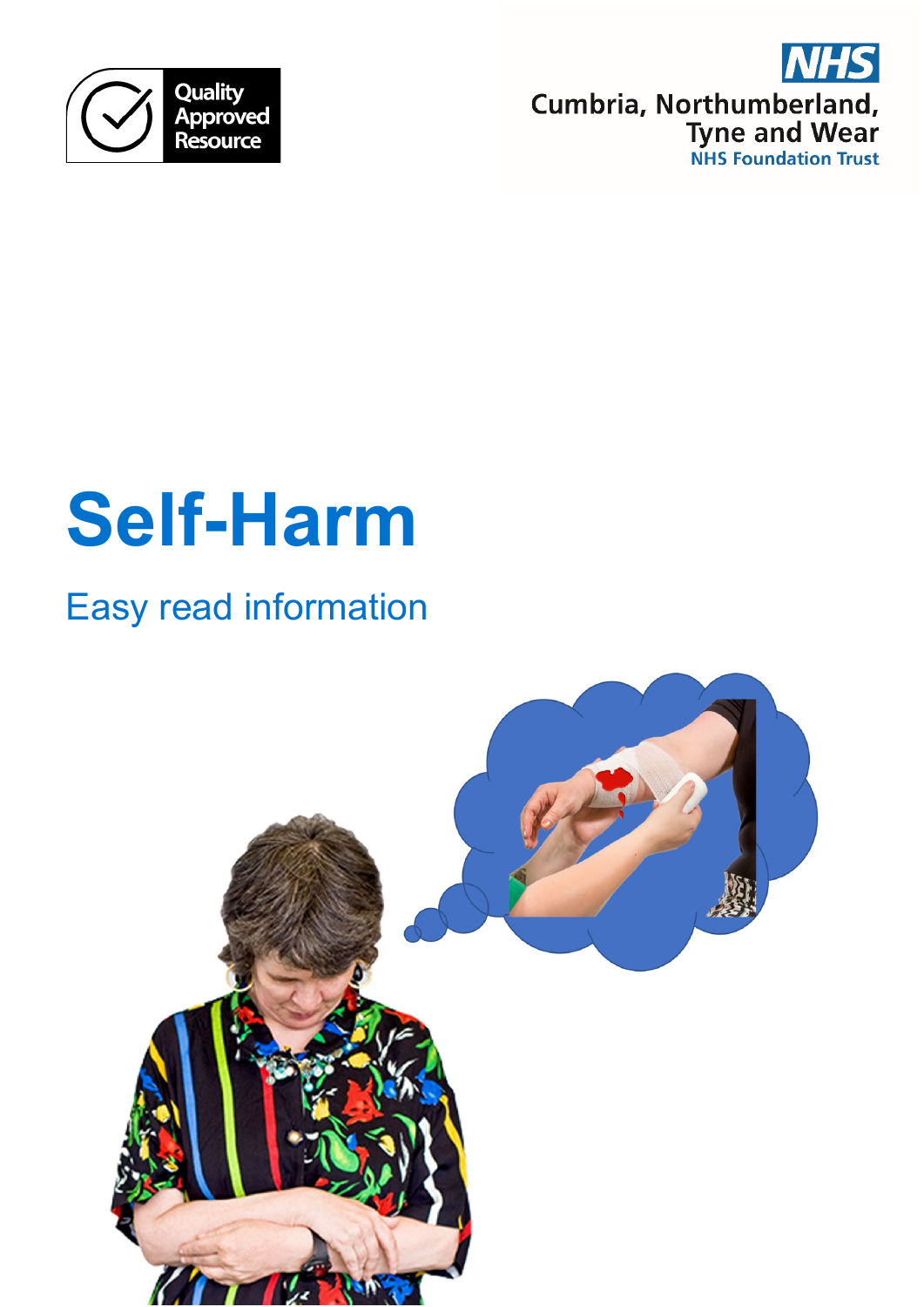## **Table of contents**

| About this leaflet<br>What is self-harm?<br>Why do people hurt themselves?<br>Why do people want to stop?<br>What can help?<br>What if this doesn't work and you feel like you have to hurt<br>yourself? | 3<br>3<br>$\overline{4}$<br>$\overline{4}$<br>$\overline{5}$<br>6 |                       |  |
|----------------------------------------------------------------------------------------------------------------------------------------------------------------------------------------------------------|-------------------------------------------------------------------|-----------------------|--|
|                                                                                                                                                                                                          |                                                                   | Where can I get help? |  |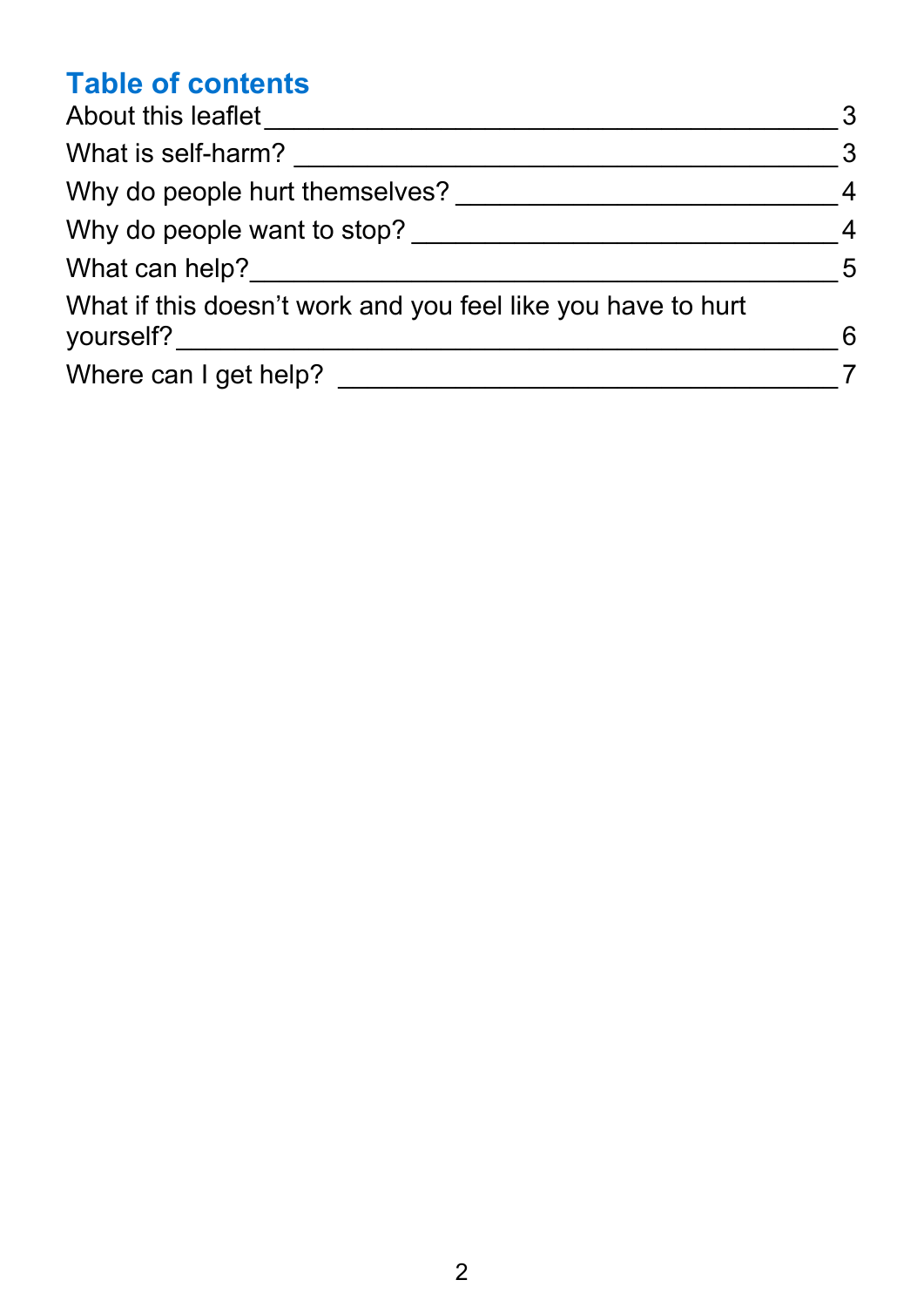#### **A member of staff or a carer can support you to read this booklet. They will be able to answer any questions that you have.**

#### <span id="page-2-0"></span>**About this leaflet**

- This leaflet is for anyone who does things to hurt themselves on purpose.
- It is for families and carers of people who hurt themselves on purpose.
- This leaflet will help you understand why people hurt themselves and where you can get help.

### <span id="page-2-1"></span>**What is self-harm?**





Some people hurt themselves on purpose by:

- Cutting
- Burning their body
- Swallowing objects
- Taking too many tablets
- Pulling out their hair
- Punching or biting themselves

For some people, hurting themselves helps them deal with bad thoughts and feelings.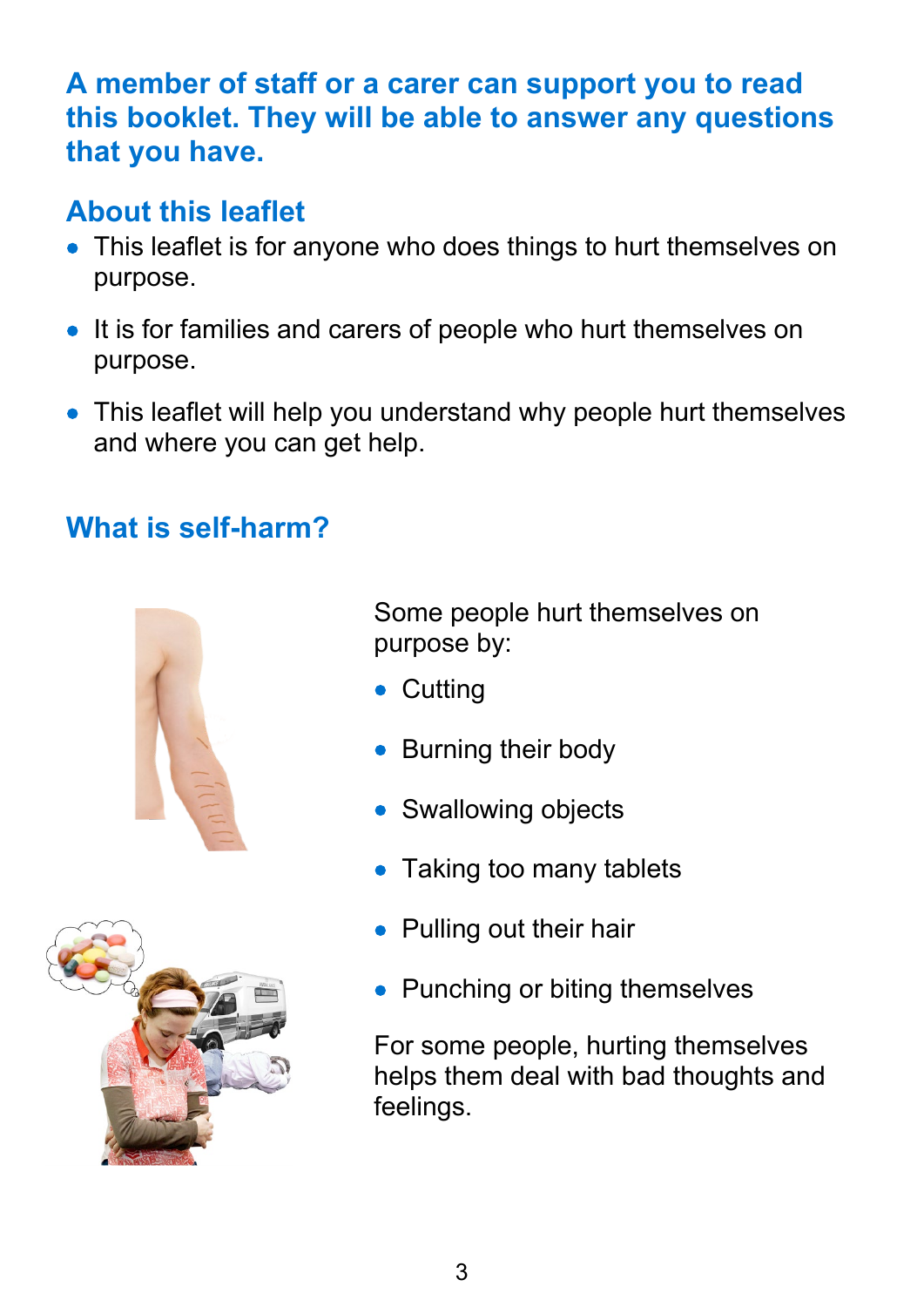#### <span id="page-3-0"></span>**Why do people hurt themselves?**



It's different for everyone, but these are some of the reasons why:

- To try and cope with difficult thoughts and feelings.
- To let other people know how you are.
- To get people to listen.
- To punish other people by hurting your own body.



Any kind of self-harm can be very dangerous like taking too many tablets. If you feel like this you should talk to someone straight away.

#### <span id="page-3-1"></span>**Why do people want to stop?**







There are lots of reasons to stop hurting yourself:

- It hurts.
- If a cut or burn gets infected, it is really painful.
- Hurting yourself reminds you of what you are trying to get away from.
- People treat you in a different way if you have lots of scars.
- It upsets people you are close to.

It can be useful to write down **your** reasons for wanting to stop.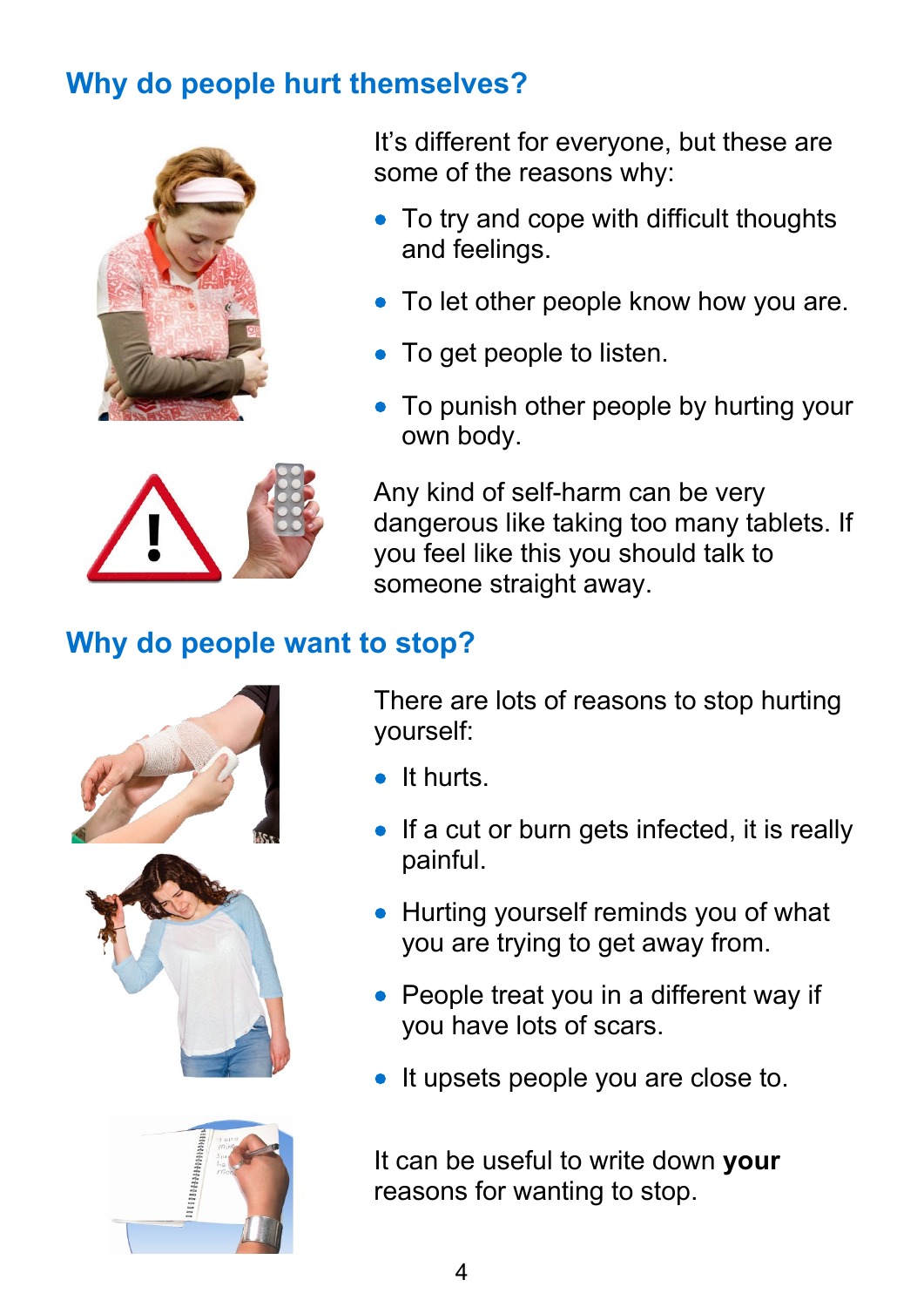#### <span id="page-4-0"></span>**What can help?**







Talk to your healthcare worker if you want to stop hurting yourself.

Keep a diary about your feelings and why you self-harm.

If you know what happens to make you hurt yourself, you can try to work out how to change things.

Doing something different can help take your mind off hurting yourself.

You could:

- Spend time with family or friends.
- Do some exercise go for a walk.
- Distract yourself draw a picture.
- Do something nice for yourself go shopping.
- Try to relax listen to some music, watch TV, read a magazine.
- Stay away from things you might use to hurt yourself.
- Talk to someone about how you are feeling.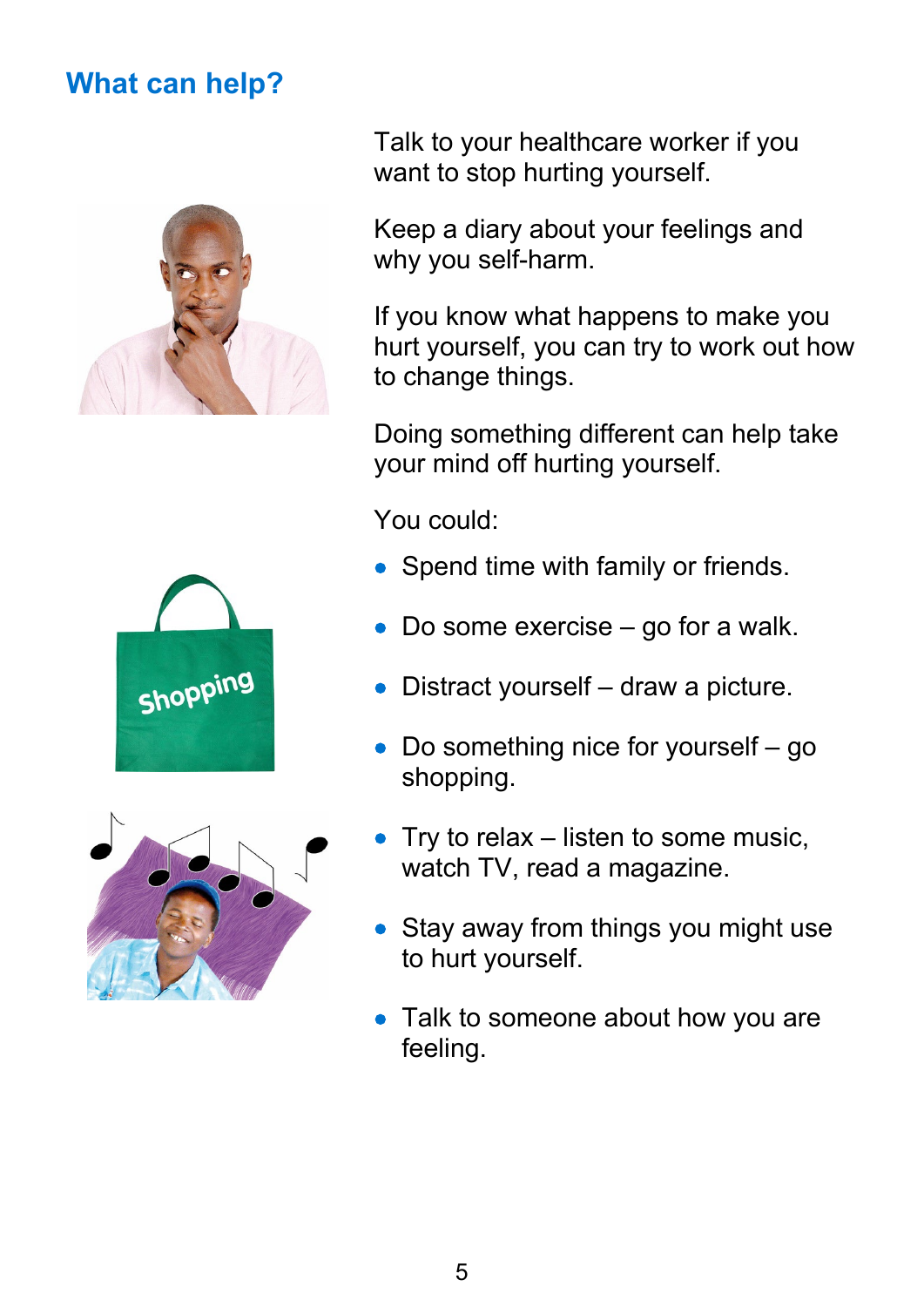#### <span id="page-5-0"></span>**What if this doesn't work and you feel like you have to hurt yourself?**



Sometimes the feeling that you need to hurt yourself is too strong and nothing you do will make it go away.







You could make a list of the reasons why you want to keep hurting yourself and a list of reasons to stop.

If this happens to you, try these things:

- Try a less painful way of hurting yourself – try nipping yourself instead of cutting.
- Think about the scars that cutting yourself leaves on your skin. Try not to cut deep into your skin.
- Make sure you know how to keep cuts and burns clean.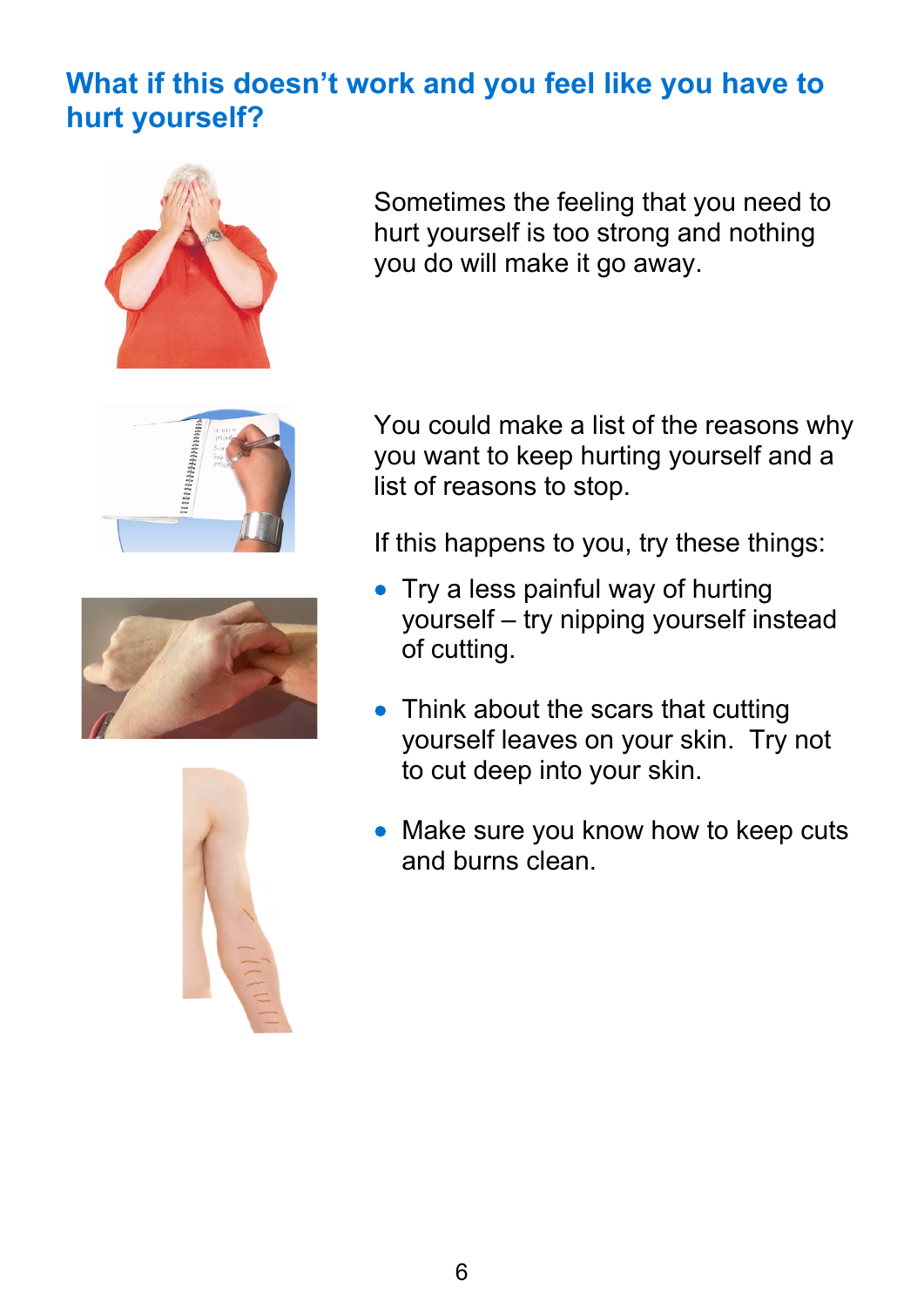#### <span id="page-6-0"></span>**Where can I get help?**

These organisations can give you help and advice:









Mental Health Foundation

#### **Samaritans**

Support for people in a crisis. Telephone: 116 123 Email: jo@samaritans.org www.samaritans.org

#### **Mind Infoline**

Help, information and support. Telephone: 0300 123 3393 Email: info@mind.org.uk www.mind.org.uk

#### **Rethink**

Information and help for anyone who has mental health problems. Advice Service: 0808 801 0525 Email: advice@rethink.org www.rethink.org

#### **The Mental Health Foundation**

Mental health resources and information. www.mentalhealth.org.uk